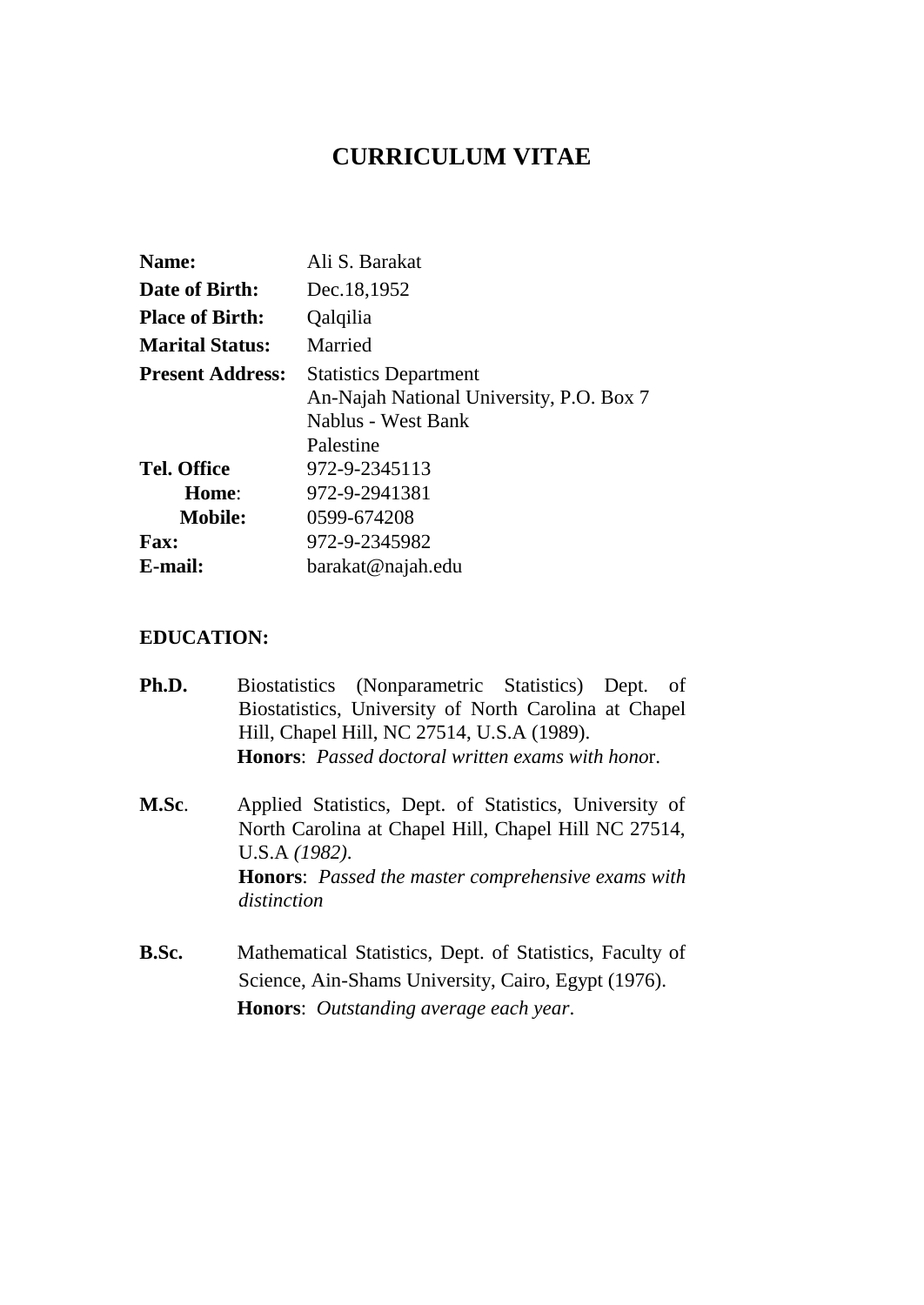# **GRANTS AND SCHOLARSHIPS:**

- 1. FULBRIGHT Scholarship, University of North Carolina, Chapel Hill, N.C. (2/1997 - 8/1997).
- 2. AMIDEAST Scholarship, University of North Carolina, Chapel Hill, N.C. (1984-1989, 1981-1982).
- 3. UNRWA Scholarship, Ain-Shams University, Cairo, Egypt, (1971-1976).

## **ADMINISTRATIVE:**

- 1**.** Dean, Faculty of Science (8/2007 8/2008)
- 2. Asst. Vice President for Academic Affairs (8/2004 7/2006)
- 3. Chairman, Department of Statistics (9/2001 7/2006)
- 4. Dean, Faculty of Graduate Studies (8/2001 10/2002)
- 5. Dean, Faculty of Science (9/1998-8/2001).
- 6. Acting Dean, Faculty of Science (1/1997- 2/1997).
- 7. Chairman, Department of Mathematics (1994-1996).
- 8. Member of Several Committees: department, college, university and national levels.

## **CURRENT RESEARCH INTERESTS:**

- 1. Non-paremetric statistics.
- 2. Sampling
- 3. Demography
- 4. Biostatistics.

## **RESEARCH EXPERIENCE:**

- 1. Sabatical leave, Dept. of Mathematics, Birzeit Univ. Palestine (2006/2007).
- 1. Visiting Assistant Professor, Dept. of Biostatistics, UNC at Chapel Hill, (2/1997 - 8/1998).
- 2. Visiting Scholar, Dept. of Biostatistics, CSCC, UNC at Chapel Hill, Chapel Hill, NC 27514, U.S.A. (1989 - 1990). *Consulting and performing data analysis. Extensive statistical computing.*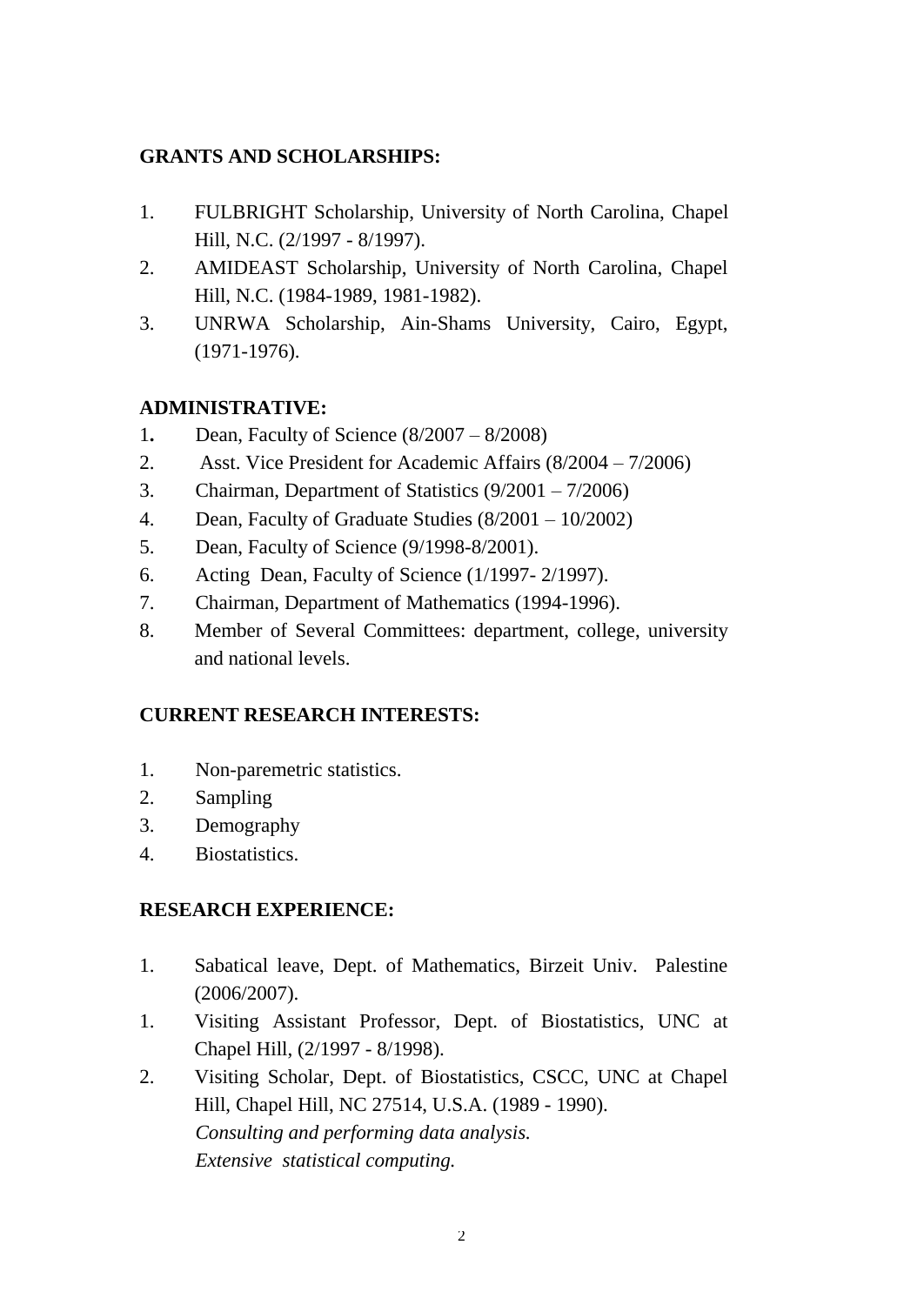- 3. Research assistance, Dept. of Psychiatry and Dept. of Biostatistics, UNC at Chapel Hill. (1987 -1989). *Consulting with physicians and performing data analysis using various clinical trial designs and dose-response models in psychiatry.*
- 4. Research assistant, Dept. of Maternal and Child Health and Dept. of Biostatistics, UNC at Chapel Hill. (1988). *Performing statistical analysis for work during pregnancy project. Critique of a paper submitted for journal publication.*
- 5. Research assistance, Program on Aging, school of public health, UNC at Chapel Hill. (1986). *Member of group involved in writing proposal in small area*

*estimation (survey sampling) and giving statistical advise. Critique of a paper submitted for journal publication.*

6. Research assistant, Dept. of Biostatistics, CSCC, UNC at Chapel Hill. (1985 - 1986).

*Performing statistical analysis and writing results for different projects.*

7. Computer programmer, Dept. of Biostatistics, CSCC, UNC at Chapel Hill. (1984 -1985).

*Reviewing and executing statistical analysis requests written by biostatisticians, epidemiologists, and nutritionists. Extensive statistical computing, as well as file creation, documentation, and verification of procedures.*

8. Member of Data Analysis Group, Dept. of Biostatistics, UNC at Chapel Hill (1982).

*Participated in all stages of design, sampling, data collection, and analysis of large scale telephone sample survey done for North Carolina Memorial Hospital at Chapel Hill.*

## **TEACHING EXPERIENCE:**

| 2002-present | <b>Associate Professor</b> |
|--------------|----------------------------|
| 1990-2002    | <b>Assistant Professor</b> |
| 1983-1984    | Lecturer                   |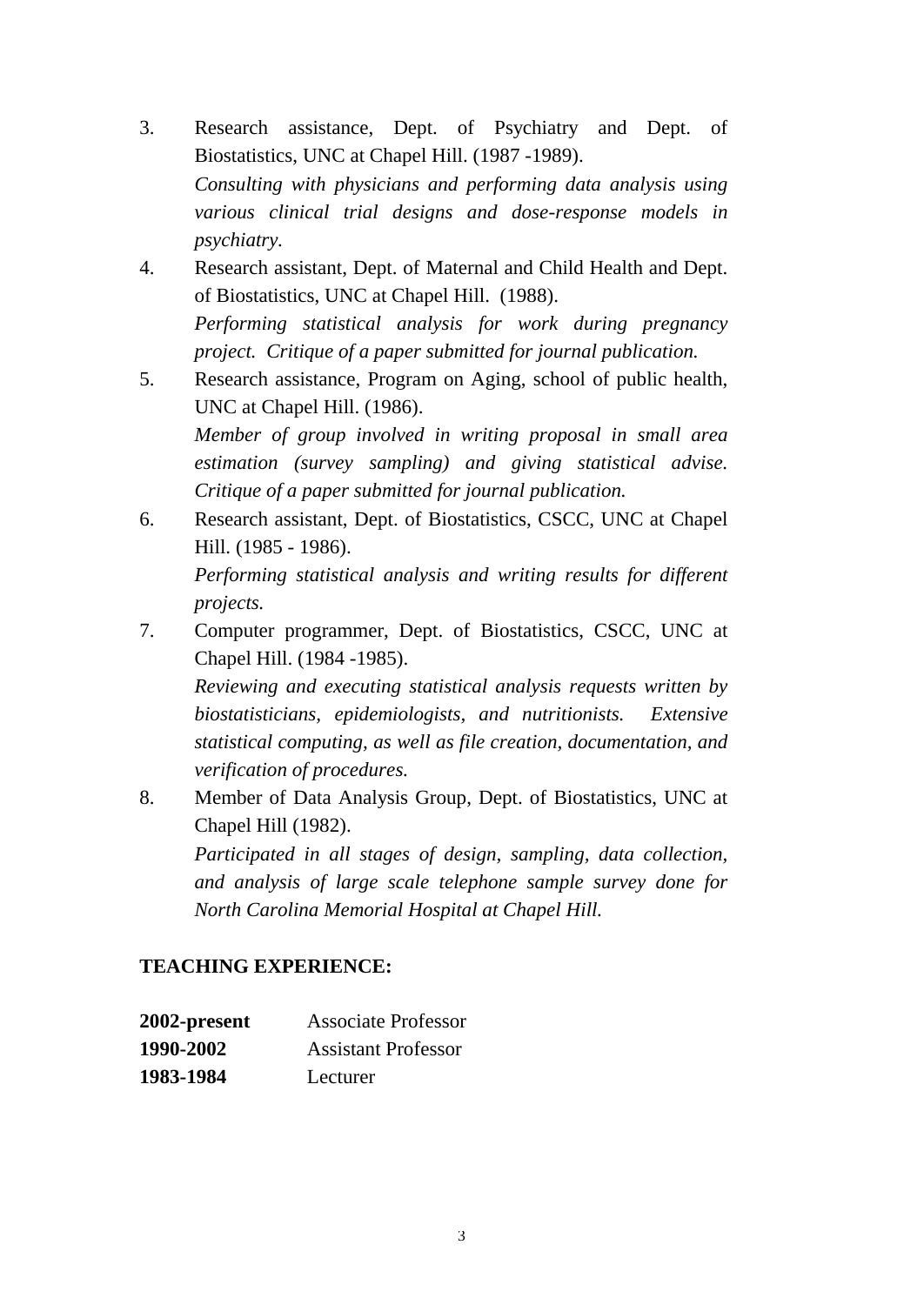| 1978-1981 | Lecturer                                                    |  |
|-----------|-------------------------------------------------------------|--|
|           | Dept. of Mathematics, An-Najah National University,         |  |
|           | Nablus - West Bank, Palestine.                              |  |
|           | Courses taught: Probability and                             |  |
|           | <i>Statistics.</i>                                          |  |
| 1989-1990 | Adjunct assistant professor                                 |  |
| 1987-1989 | Lecturer, School of Business, North Carolina Central        |  |
|           | University, Durham, NC 27707, U.S.A.                        |  |
|           | Courses taught: Statistics                                  |  |
| 1985-1987 | Course assistant and grader, Dept. of Biostatistics, UNC at |  |
|           | Chapel Hill.                                                |  |
|           | Graded papers and held tutoring sessions for a graduate     |  |
|           | level course in stochastic processes. Graded papers and     |  |
|           | teaching for graduate level course in survey sampling.      |  |
| 1976-1978 | <b>Mathematics Instructor</b>                               |  |
|           | Public high schools in Jordan                               |  |
|           | Courses taught: Calculus, Statistics and Probabillity       |  |
|           |                                                             |  |

**AFFILIATIONS:** Member of the American Statistical Associations.

**REFEREMCES:** Letters of references will be obtained upon request.

#### **SCIENTIFIC SERVICES:**

Master thesis examination committee member for more than twenty students.

## **PUBLICATIONS:**

- 1. Barakat, A.S. "A Nonparametric Multivariate Test for Homogeneity Based on All Nearest Neighbors". Institute of Statistics Mimeo Series No. 1966 T. (1989).  $\varphi$  ASA Proceeding of the social statistics section, (1990), 222-225.
- 2. Caldwell, J.D., Brooks, P.J., Barakat, A.S., Jirikowsk, G.F., Lund, P.K., and Pedersen, C.A., "Estrogen Alters Oxytocin Gene Expression in the Preoptic Area". Journal of Neuroendocrinology, 1, NO. **4**, 273-278, (1989).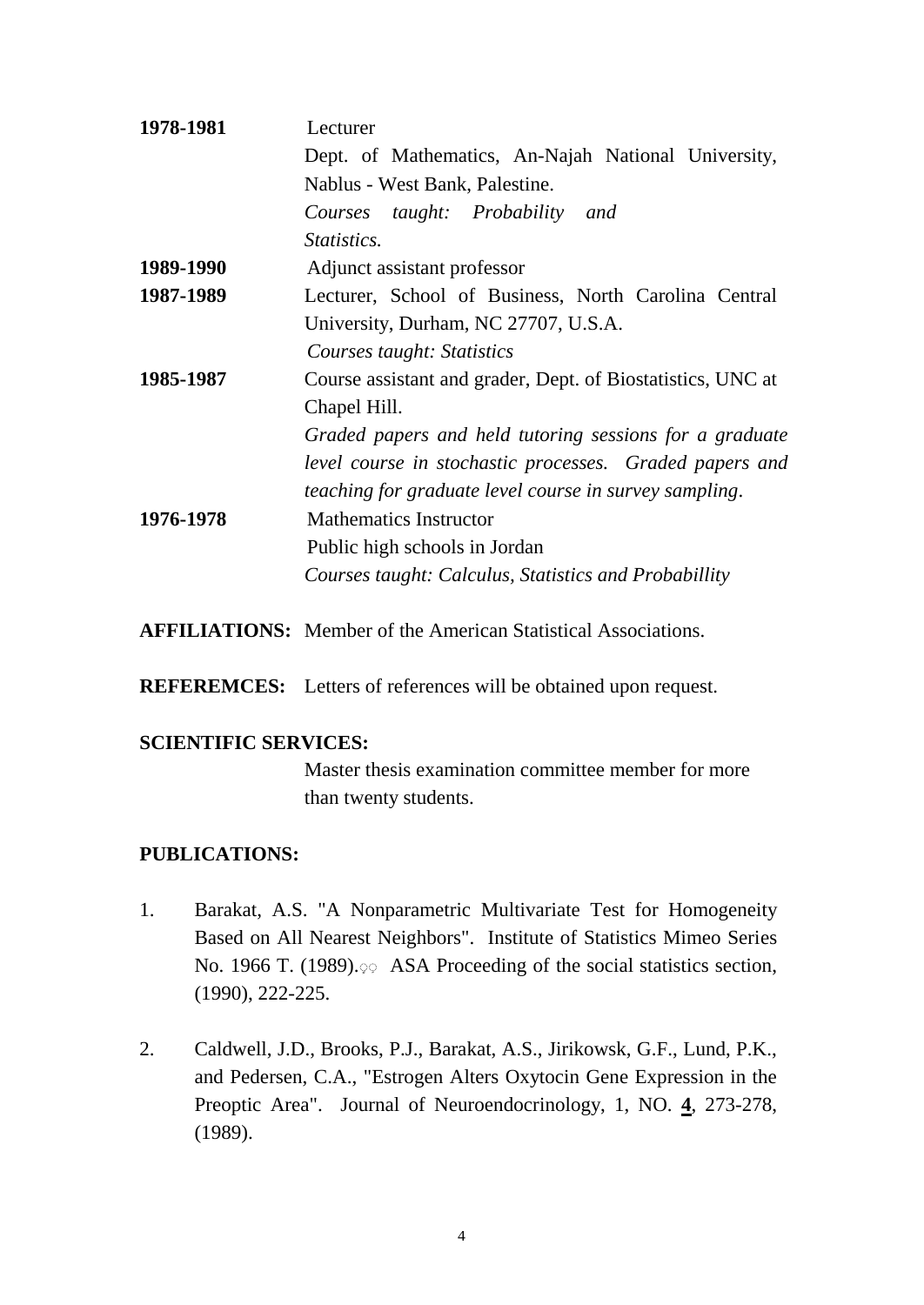- 3. Caldwell, J.D., Barakat, A.S., Smith, D.D., Hurby, V.J., and Pedersen, C.A. "A Uterotonic Antagonist Blocks the Oxytocin Induced Facilitation of Female Sexual Receptivity". Brain Research, **512**, 291 - 296, (1990).
- 4. Peoples Sheps, M.D., Siegel E., Suchindran, C.M., Origasa, H., Ware, A.., and Barakat, A. "Characteristics of Maternal Employment During Pregnancy: Effects on Low Birthweight". American Journal of Public Health, **81**, (8), 1007-1012, (1991).
- 5. Peterson, G., Mason, G.A., Barakat, A.S., and Pedersen, C.A. "Oxytocin Selectively Increases Holding and Licking of Neonates in Preweanling but Not Postweanling Juvenile Rats". Behavioral Neuroscience **105**, (3), 470-477, (1991).
- 6. Caldwell JD, Walker CH, Pedersenn CA, Barakat AS, Mason GA. "Estrogen increases affinity of oxytocin receptors in the medial preoptic area-anterior hypothalamus". Peptides.; **15**(6): 1079-1084 (1994).
- 7. Barakat, A.S., Quade, D., and Salama, I. Multivariate Homogeneity Testing Using an Extended Cocept of Nearest Neighbors, Biometrical Journal, Vol. **38**, 5, 1-8 (1996).
- 8. Barakat, A. S., Two-Sample Nonparametric Test of Homogeneity, The Egyptian Statistical Journal . ISSR, Cairo Univ., Vol. 44, No. 2, 250 – 262(2000).
- 9. Barakat, A. S., The Possession of the Markov Chain Property by the Wilcoxon-Mann-Whitney Statistic, The Egyption Statistical Journal, ISSR, Cairo Univ., Vol. 45, No. 1, 90 – 96(2001).
- 10 Barakat, A. S., Kolmogorov-Smirnov Statistic and a Markov Chain Property. The Egyption Statistical Journal, (accepted). ISSR, Cairo Univ., Vol. 45, No. 1, 54 – 58(2001).
- 11 Barakat, A. S., Two-Sample Multivariate Test of Homogeneity. An-Najah Univ. J. Res. (N.Sc.), vol. **17**(1), 25-33 (2003)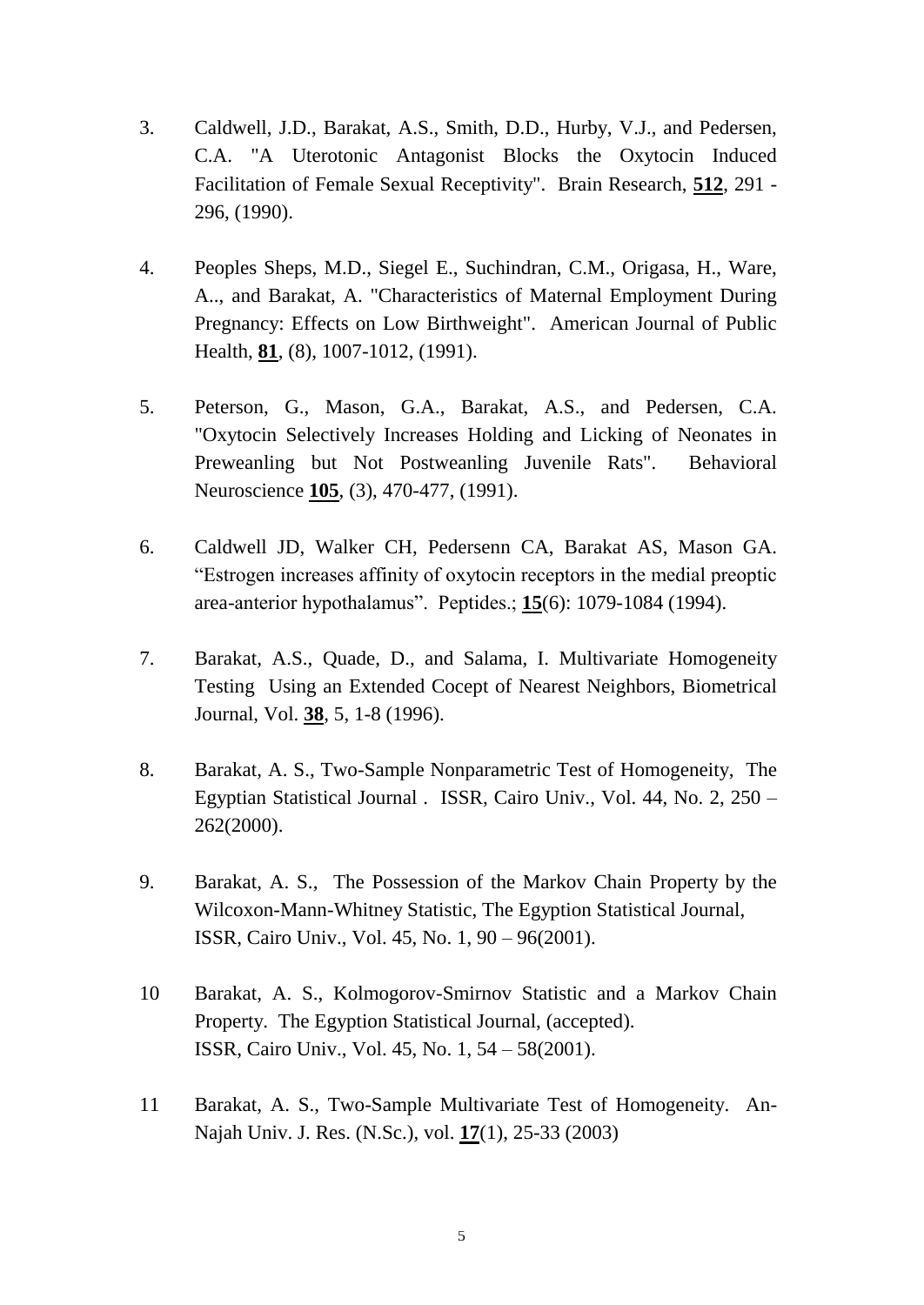- 12 Barakat, A. S., and others "Mathematics for  $9<sup>th</sup>$  grade, part I". Ministry of Education and Higher Education, Ramallah, Plaestine (2003).
- 13 Barakat, A. S., and others "Mathematics for  $9<sup>th</sup>$  grade, part II". Ministry of Education and Higher Education, Ramallah, Plaestine (2003).
- 14 Waleed, M.S., Nidal, A.J., Abedalraheem, M.B., and Ali, S.B., Pharmacological and Pharmaceutical Factors Affecting Physician's and Phamasist's Selection of Drugs. An-Najah Univ. J. Res. (N.Sc.), vol. 18(1), 87-96 (2004).
- 15 Waleed, M.S., Nidal, A.J., Ali, S.B., and others, Prescribing pattern of angiotensin-converting enzyme inhibitors and beta blockers after acute myocardial interaction. Saudi Medical Journal. Vol. 26(11) 447 – 449(2005).
- 16 Hikmat, S. H., Ali, S. B., and others, Synthesis of a new saries of hetrocyclic scaffolds for medicinal purposes. European Journal of Medicinal ChemistryVol 41, 1017 – 1024(2006).
- 17 Adwan, Ghaleb, Ali, S. B., and others, Assessment of antifungal activity of herbal and conventional toothpastes against clinical isolates of Candida albicans. Asian Pacific Journal of Tropical Biomedicine,  $375 - 379(2012)$ .
- 18 Ghaleb, Adwan, Ali, S. B., and others, Prevalence of seg, she and sei Genes among Clinical and Nasal Staphylococus aureus Isolates in Palestine. British Microbiology Research Journal, 3(2): 139-149(2013).

#### **CONFERENCES AND PRESENTATIONS:**

1. Peoples-sheps, M.D., Siegel, E., Suchindran, C.M., origasa, H., Ware, A., and Barakat, A.S. "Maternal Work and low Birthweight: Does a Relationship Really Exist?: Presented at the annual meeting of the American Public Health Association, Boston, Massachusetts, November 14, (1988).